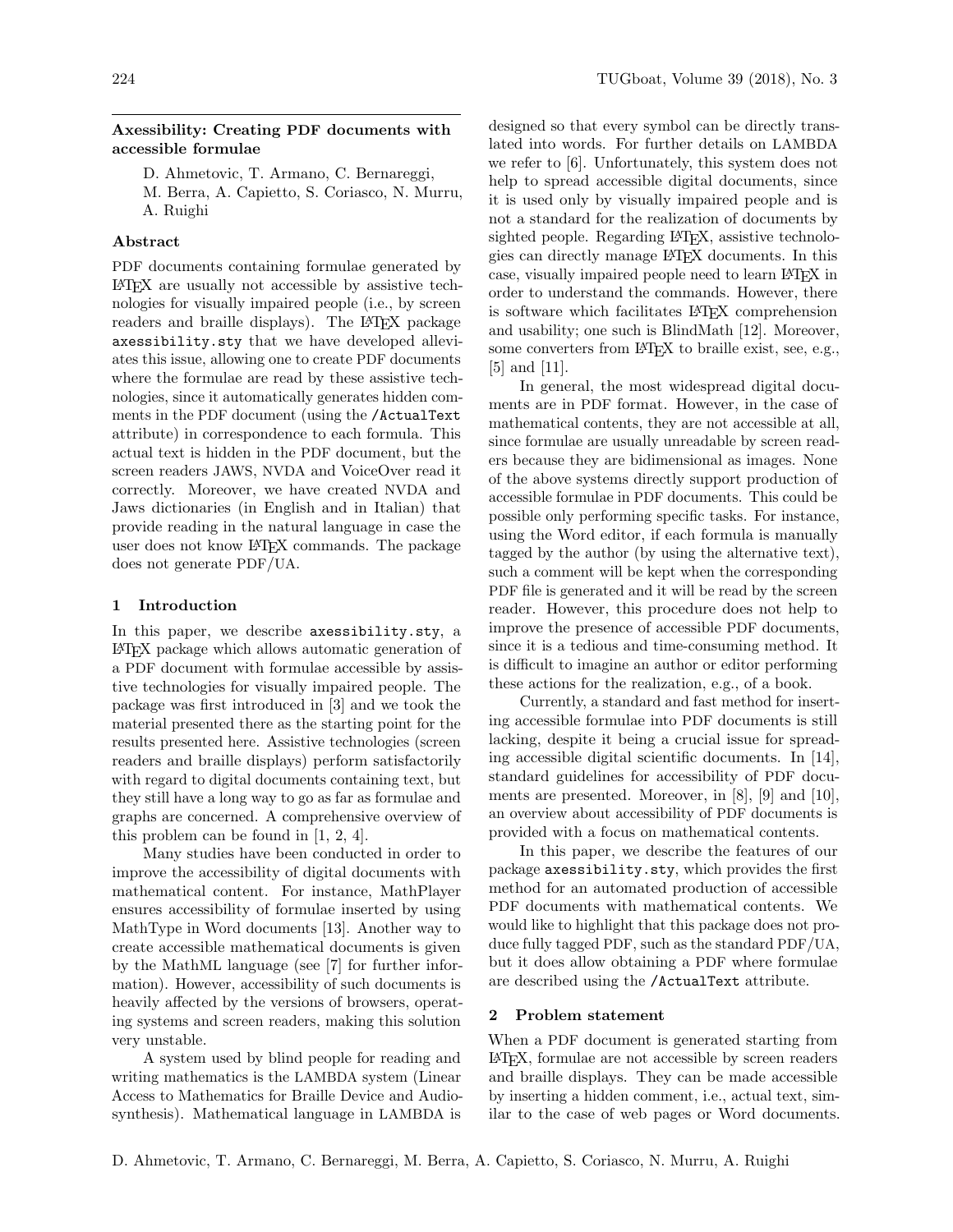A simple formula:



<span id="page-1-0"></span>Figure 1: PDF document generated using the package pdfcomment.sty

This can be made, e.g., by using the LATEX package pdfcomment.sty or using an editor for PDF files like Adobe Acrobat Pro. In any case, this task must be manually performed by the author and thus is surely inefficient, since the author must write the formulae and, in addition, insert a description for each formula. Note also that the package pdfcomment.sty does not allow insertion of special characters like backslash, brace, etc., in the comment. Moreover, with these solutions, the reading is bothersome, since the screen reader first incorrectly reads the formula and then the comment provided for the formula. In Figure [1,](#page-1-0) we show the PDF document generated from the following LATEX code containing a simple formula with a manually inserted comment:

```
\documentclass{article}
```

```
\usepackage{pdfcomment}
\begin{document}
A simple formula:
\begin{equation}
\pdftooltip{
        \frac{1 + \sqrt{5}}{2}}{
        begin fraction numerator 1 +
    square root of 5 over 2 end fraction
        }
\end{equation}
\end{document}
```
When the screen reader accesses the PDF document, the formula will be read

square root 1 plus 5 2 begin fraction numerator 1 plus square root of 5 over 2 end fraction

i.e., before reading the correct comment

begin fraction numerator 1 plus square root of 5 over 2 end fraction

the screen reader reads incorrectly the formula

square root 1 plus 5 2.

There are also some LAT<sub>F</sub>X packages that try to improve the accessibility of PDF documents produced by LATEX. Specifically, the packages accsupp.sty (<ctan.org/pkg/accsupp>) and accessibility.sty (<github.com/AndyClifton/AccessibleMetaClass>) have been developed in order to obtain tagged PDF

documents. However, neither package solves the problem of accessibility of formulae.

### 3 axessibility.sty LATEX package

Our package, named axessibility.sty, solves the problem described in the previous section. It achieves this by inserting a hidden comment in the PDF file corresponding to any given formula. This comment, named /ActualText, contains the original LATEX commands used to generate the formula. The hidden comment is read by screen readers and braille displays instead of the ASCII representation of the formula, which is often incorrect. We tested our package using Acrobat Reader together with the screen readers JAWS and NVDA for Windows and the native VoiceOver on macOS and iOS.

## 3.1 Usage

To create an accessible PDF document for visually impaired people, authors need only include the package axessibility.sty in the preamble of their  $L^4T_FX$ project. Mathematical environments automatically produce the /ActualText content and include it in the produced PDF file.

We handle the most common environments for inserting formulae, i.e., equation, equation\*,  $\[\cdot\]$ , \(. Hence, any formula inserted using one of these environments is accessible in the corresponding PDF document. Additionally, the package enables copying the formula's LATEX code from the PDF reader and pasting it elsewhere.

To preserve compatibility with Acrobat Reader, our package discourages the use of the underscore character \_, which is not correctly read using screen readers in combination with this PDF reader. We suggest using the equivalent command  $\s$ .

In-lined and display mathematical modes (\$, \$\$) are not supported in this version of the package. However external scripts provided as companion software can also address these use cases.

If we use the package axessibility.sty applied to the previous example, we obtain the following LATEX code:

```
\documentclass{article}
\usepackage{axessibility}
\begin{document}
    A simple formula:
    \begin{equation}
        \frac{1 + \sqrt{5}}{2}\end{equation}
\end{document}
```
We observe that, in this case, the author has to write the formula without adding anything else. Moreover,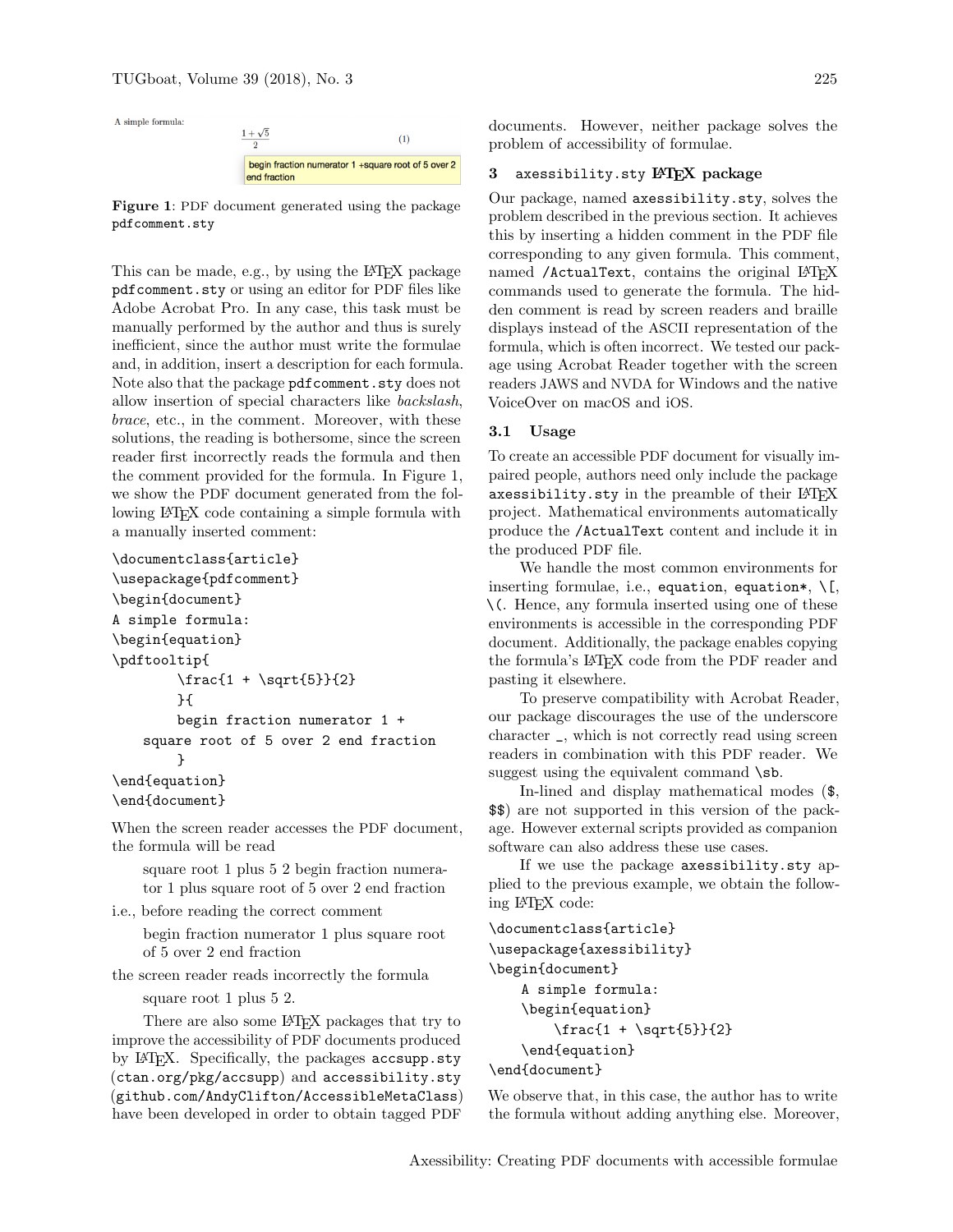inside the source code of the PDF file, we find an /ActualText tag with the LATEX code, automatically generated by the axessibility.sty package.

```
/S/Span<</ActualText(\040\040\\frac
\040{1\040+\040\\sqrt
\040{5}}{2}\040)
\rightarrowBDC
```
The screen reader reads correctly the LAT<sub>EX</sub> command \frac{1+\sqrt{5}}{2}. Moreover, we have created JAWS and NVDA dictionaries that provide the reading in the natural language in the case that the user does not know the L<sup>AT</sup>EX commands.

## 3.2 Technical overview

axessibility.sty first defines a pair of internal commands (\BeginAxessible and \EndAxessible) modelled on \BeginAccSupp and \EndAccSupp from the accsup package as follows:

```
\newcommand*{\BeginAxessible}[1]{%
```

```
\begingroup
  \setkeys{ACCSUPP}{#1}%
  \edef\ACCSUPP@span{%
   /S/Formula<<%
      \ifx\ACCSUPP@Alt\relax
      \else
        /Alt\ACCSUPP@Alt
      \eta\ifx\ACCSUPP@ActualText\relax
      \else
        /ActualText\ACCSUPP@ActualText
      \fi
    >>\%}%
  \ACCSUPP@bdc
  \ACCSUPP@space
\endgroup
```
Specifically, as seen, \BeginAxessible adds a hidden comment that starts with /S/Formula instead of /Span. Then, to close:

```
\newcommand*{\EndAxessible}{%
  \begingroup
    \ACCSUPP@emc
  \endgroup
}
```
}

The second building block of this package is the wrapper. This routine takes the LATEX code inside the formula, removes the tokens and passes it to \BeginAxessible:

```
\long\def\wrap#1{%
\BeginAxessible{method=escape,
ActualText=\detokenize\expandafter{#1},
Alt=\detokenize\expandafter{#1}}%
#1%
\EndAxessible
}
```
Finally, using the wrapper, we can redefine the mathematical environments using the command above. Here is an example using equation:

\renewenvironment{equation}{% \incr@eqnum \mathdisplay@push \st@rredfalse \global\@eqnswtrue \mathdisplay{equation}% \collect@body\wrap\auxiliaryspace}{% \endmathdisplay{equation}% \mathdisplay@pop \ignorespacesafterend}

# 4 Conclusions and future work

We have developed a L<sup>AT</sup>EX package that automatically generates comments for formulae when the PDF document is produced by LAT<sub>EX</sub>. The comments are hidden in the PDF document and they contain the LATEX commands that generate the formulae. In this way, an accessible PDF document containing formulae is generated. Indeed, screen readers are able to access the comment when processing a formula and reading it. Moreover, we have created JAWS and NVDA dictionaries that provide for reading in natural languages in case the user does not know LAT<sub>EX</sub> commands.

There are a few issues that are yet to be solved with a pure L<sup>AT</sup>EX solution. Namely,

- Math environments delimited with  $\$ , \
- User-defined macros.
- Multi-line environments such as \align and \eqnarray.
- Semantic description of formulae.
- PDF/UA.

We address the first two problems using an external script— axesscleaner.py, from [github.com/](github.com/integr-abile/axesscleaner) [integr-abile/axesscleaner](github.com/integr-abile/axesscleaner)— coded in Perl and Python. We successfully "cleaned" two entire books using it. The script also replaces all underscore characters \_ with \sb. Using this solution we are now able to apply axessibility.sty to entire textbooks that were written without using the package in the first place. Multi-line environments are going to be